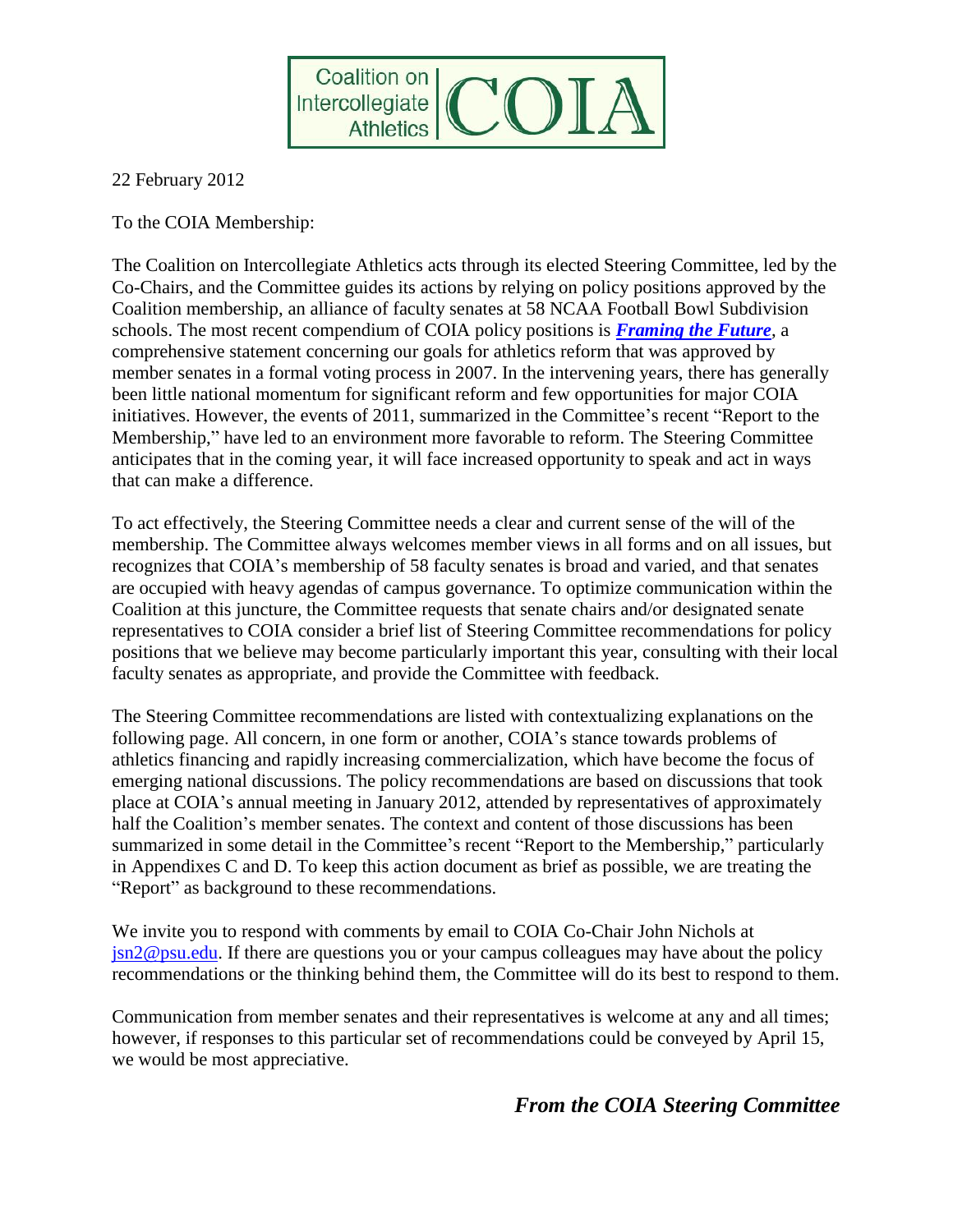## **Steering Committee Policy Recommendations, February 2012**

1. As a faculty senate coalition, COIA has generally focused on advocating for better alignment of athletics with academics. Its widely known proposals for policies and best practices on academic and governance issues have reflected its expertise as a faculty group. However, increasingly dominant commercial forces and rising calls for professionalization, particularly in revenue sports, are now the greatest challenges posed by the growth of intercollegiate athletics. Therefore COIA will strengthen its efforts to advocate for constructive responses to the growing financial and reputational risks that market-driven models of sports entertainment pose to US higher education and its traditional collegiate model of amateur sports.

2. Amateurism is essential to the compatibility of sports and academics and to the reputational benefits US higher education has long seen in its sports programs. It can only be sustained for revenue sports in the long term if the increasingly legitimate equity arguments about "pay for play" – the conversion of these sports to an expanding commercial entertainment enterprise – are addressed. Therefore COIA should hold to its position in favor of the collegiate model, and call for changes to reverse the growth of commercialism in college sports that has prompted pay-for-play proposals.

3. While the NCAA is demonstrating significant ability to regulate in the interests of higher education in the area of academic reform, it is prevented by antitrust laws from doing so in the area of economic regulation, and it has been amply demonstrated that schools are not able to do so themselves. Without modification of antitrust constraints, there is no mechanism to restrain the market forces driving rapid commercial expansion. Therefore, COIA should endorse focused exploration of Congressional approval for an antitrust exemption concerning college sports.

4. Amateurism and the compatibility of sports and academics cannot be maintained without cooperative regulation. While the NCAA has historically had a number of problematic features, the trajectory of its activity in the past decade has been positive. It would be ineffective and wasteful to seek to replace it with an equivalent organization or to break it into multiple organizations serving school constituencies based on the economic scale of sports programs. Therefore COIA should maintain its policy of cooperation with the NCAA and support for the NCAA's regulatory mission, while continuing to analyze and, where appropriate, criticize NCAA policies or implementation that prioritize the interests of sports programs over the academic mission of US higher education.

5. The most successful FBS revenue sports programs may be in a position, now or in the near future, to fund professionalized sports programs in the belief that they will be able to operate successfully in a sports market independent of NCAA membership. They may be motivated to do so by pressure from non-academic constituencies, the prospect of short-term economic benefits, or the prospect of new economic regulation that is likely to mitigate their elite status in athletics in the long-term. This would be a high-risk experiment for a critical sector of US higher education, financially, reputationally, and in terms of essential abandonment of the ideal of academically-based control over athletics. Such changes would likely involve separation of these schools from the NCAA regulatory structure, particularly an NCAA strengthened by antitrust regulation. Therefore COIA should advocate for policies that will maintain the membership of all current FBS football conferences within the NCAA, consistent with the collegiate model of college sports.